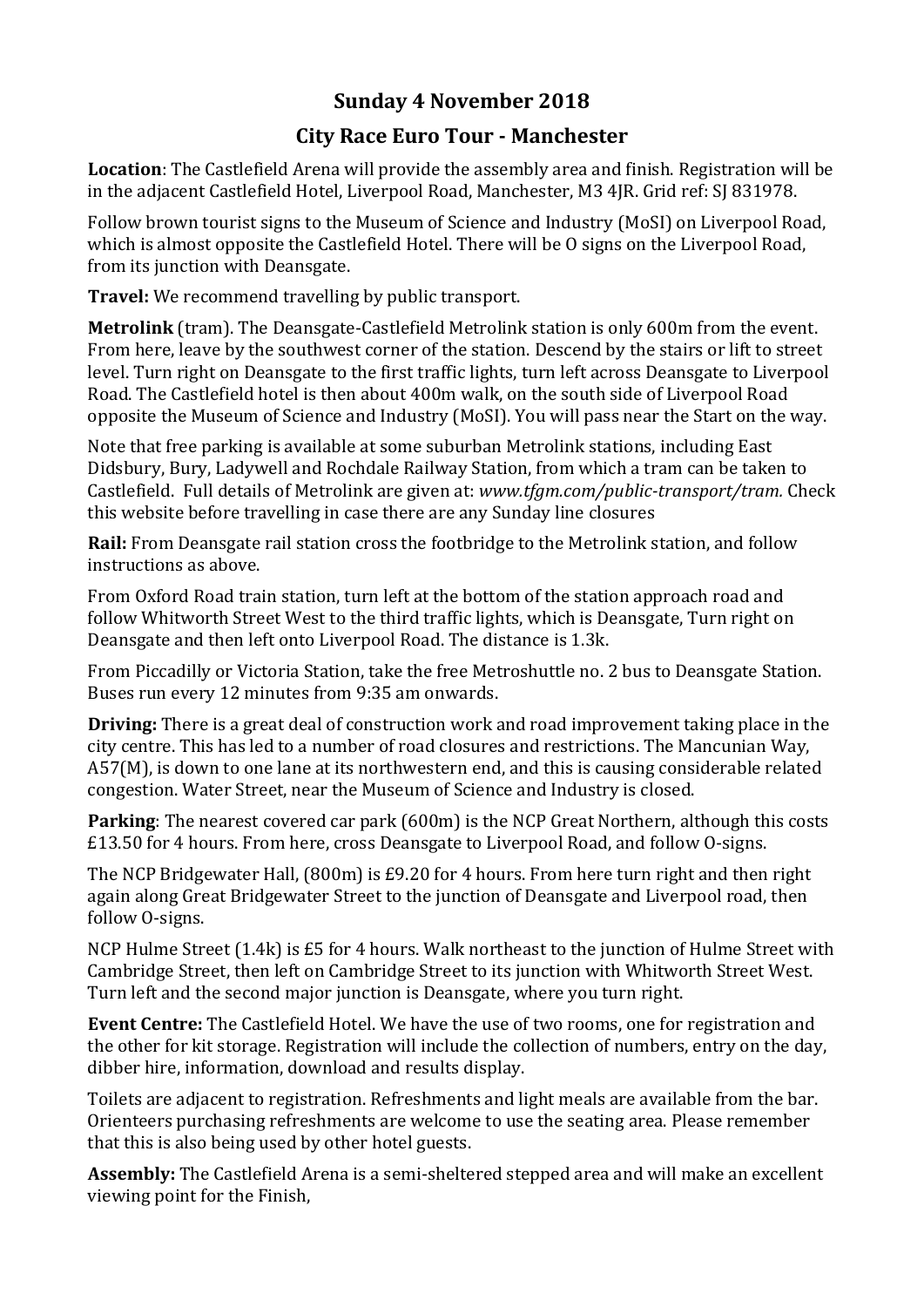**Numbers:** Numbers must be worn, so as to identify you as a competitor. Numbers will be based on your Fabian4 entry number. Lists will be available. Please collect your number from Registration before going to the Start.

Entry on the day will be possible up to the limit of available maps. Seniors £14, Juniors £7.

**SIAC cards**: Controls will be enabled for SIAC cards, but normal SI cards may also be used. SIAC cards must be manually punched at the start and the finish.

**Registration**: 10:00 – 12:00 **Start times**: 10:30 – 12:30

**Courses:** The following courses are available:

| Course | Classes                                               | Km<br>Straight line | Number of<br>controls |
|--------|-------------------------------------------------------|---------------------|-----------------------|
| 1      | Men Elite                                             | 8.8                 | 29                    |
| 2      | Men Junior, Men Open, Men Vet, Women<br>Elite         | 7.3                 | 29                    |
| 3      | Men Super Vet, Women Junior, Women Vet,<br>Women Open | 6.6                 | 25                    |
| 4      | Men Ultra Vet, Women Super Vet                        | 4.5                 | 17                    |
| 5      | Men Hyper Vet, Women Ultra Vet,<br><b>Newcomers</b>   | 4.0                 | 18                    |
| 6      | Men/Women Youth                                       | 3.7                 | 18                    |
| 7      | Men/Women Children                                    | 2.3                 | 18                    |
| 8      | Women Hyper Vet                                       | 2.6                 | 15                    |

The climb is negligible on all courses, with the only noticeable climb being steps, ramps between levels and towpath bridges. The lengths are straight-line distances, and the actual distance covered is likely to be about 30% more than that shown.

**Junior courses** will be within the Castlefield area, where there is very little traffic. Juniors under 16 years old on the day of the competition may not run on any of the longer courses unless accompanied by an adult. This is a requirement of the BOF insurance.

**Start**: The Start is about 250m from the Castlefield Hotel. It will be a Punching Start with a 4 minute call-up.

**Finish**: The Finish is in the Castlefield Arena. It will be a Punching Finish. Download is in the Castlefield Hotel.

**Courses close** at 2:00pm, and controls will be removed from this time. If you think that you may still be out after 2:00pm, please ask to change your start to an earlier time.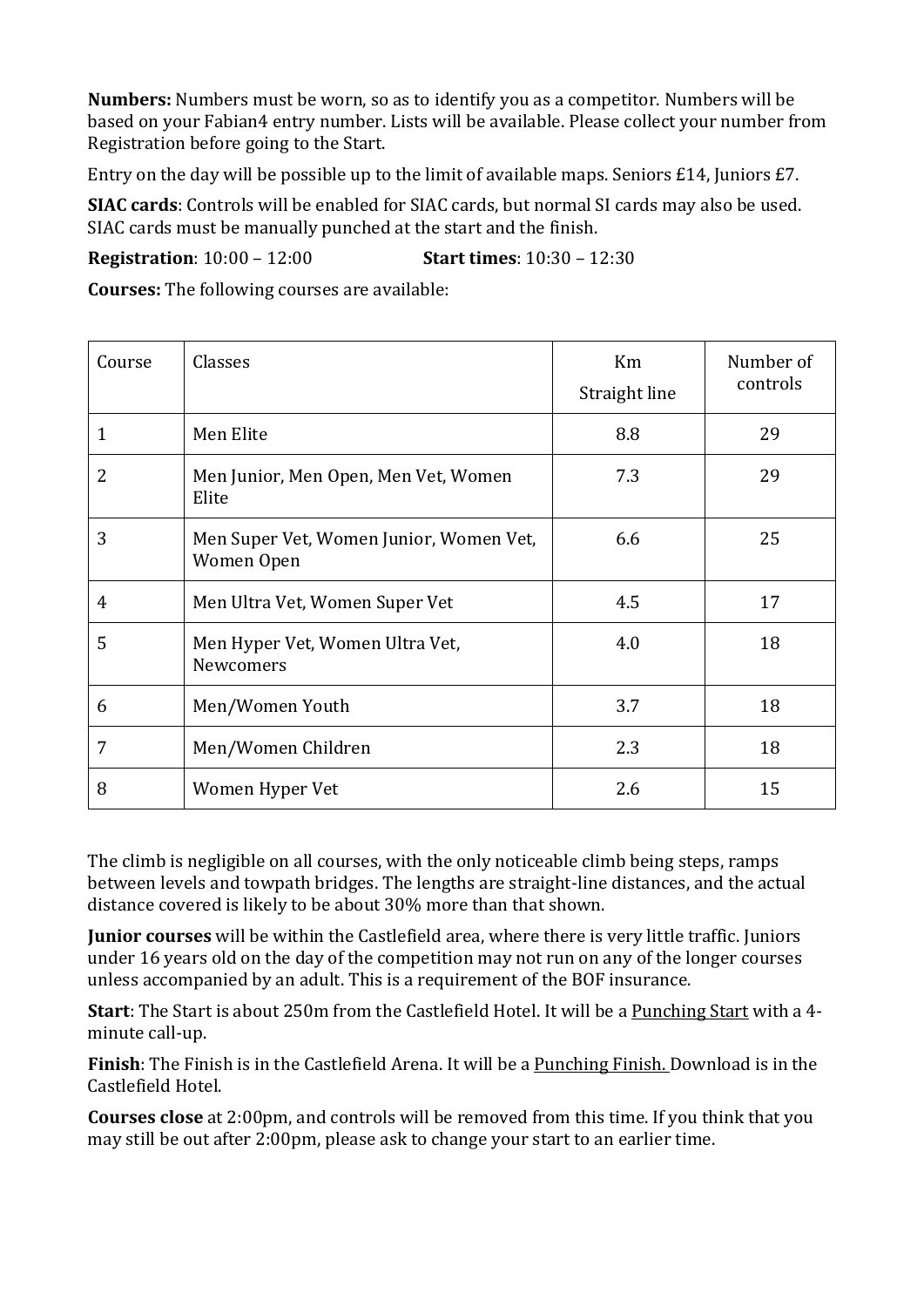**Terrain**: Castlefield is an intricate area of canals, bridges, overhead railways, bars, restaurants and apartment blocks. It also includes a partially reconstructed Roman Fort. The extended urban area includes medieval, Victorian and modern buildings, and there are a variety of alleyways and open or semiopen spaces.

Construction works (including barriers) can appear or disappear overnight; the map is as up to date as possible prior to course printing.

**Road crossings:** There is one timed-out road crossing (courses 2 &3) on a fairly busy road. Competitors will have one minute to cross between two controls, which should be sufficient time. Please exercise care in crossing this road.

Having taken advice from experienced competitors, it has been decided to not have any formal road crossings of Deansgate, which is crossed by courses 1-4. The legs across Deansgate cross tangentially, rather than at 90 degrees, so there will be the opportunity to assess traffic (both road and pavement) before crossing. Please use one of the several traffic light-controlled crossings if required or unsure. We are relying on competitors to cross with care and please to not take risks.

**Map**: Scale 1:5000 with 5m contours, A3 size except courses 6 & 7 which will be A4, ISSOM 2007 standard. Survey and cartography by Tom Fellbaum, updated by Eddie Speak.

There are a number of areas with multiple running levels. Routes along the bottom level are mapped using the black dotted underpass symbol with a purple highlight.

In the example alongside, competitors must use the underpass when going between A and B, as the main road is out of bounds. Competitors can use the path by the side of the busy main road between C and D. To go from A to D (a leg used on courses 6 and 7) or from A to C, the competitor will need to turn off the towpath, go under the grey canopy (just south west of A) and follow the path by the side of the main road to either D or C

.